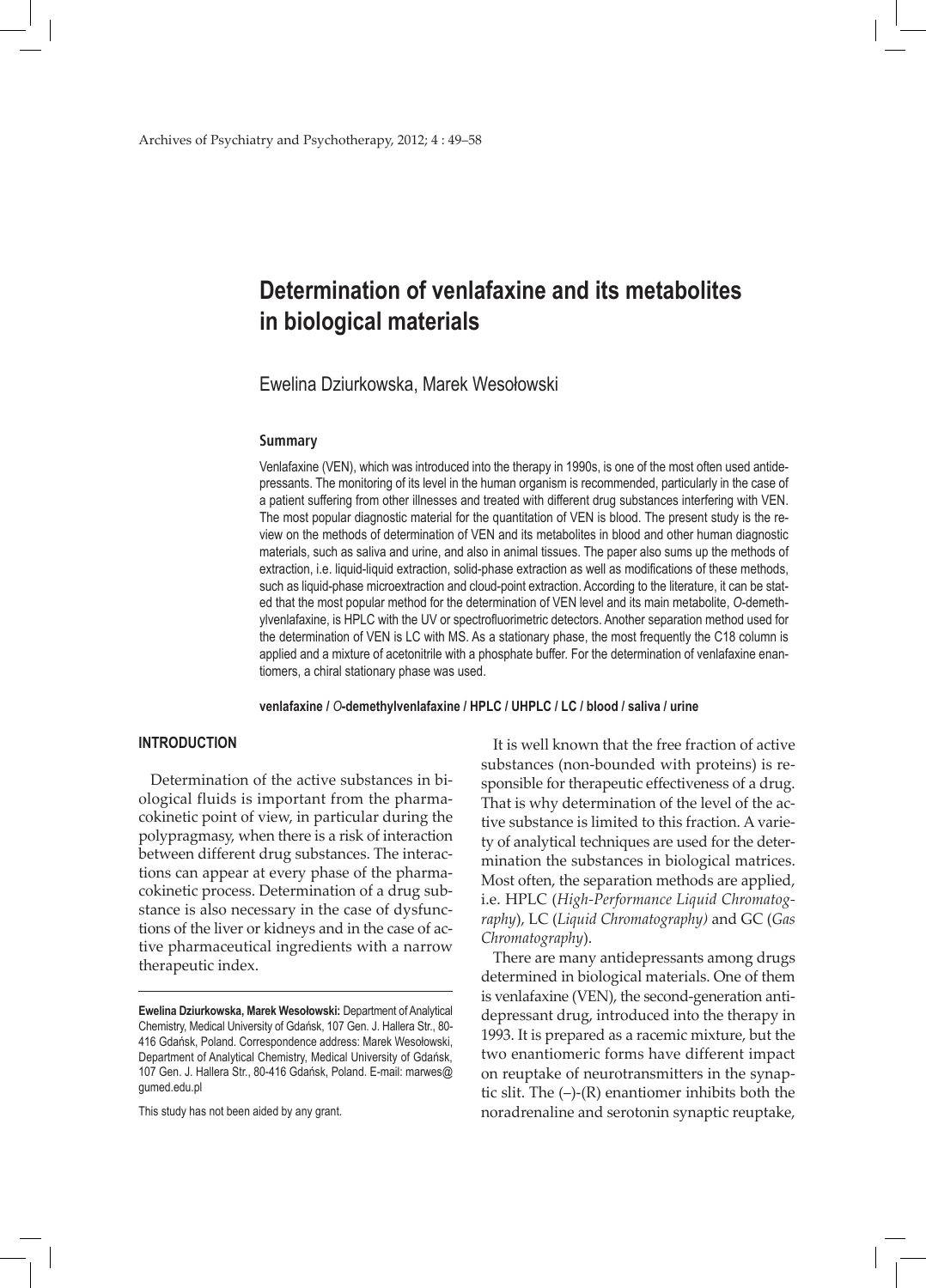whereas the (+)-(S) enantiomer inhibits only the serotonin one [1, 2]. From the literature it is also known that VEN acts as a weak inhibitor of the reuptake of dopamine. VEN is mostly used in the treatment of the major depressive disorder and against its recurrences [3, 4]. It is also administered in the therapy of fears, social phobias, sudden fears and agoraphobia.

## **Pharmacokinetics, interactions, adverse effects**

The structures of venlafaxine and its metabolites are presented in Fig. 1.

N O H3C CH3  $_{\rm H_3C}$ OH Venlaflaxine N  $H_3C \sim H_3C \sim C H_3$ OH *O*-desmethylvenlafaxine HN  $H_0 \sim 1$  CH<sub>3</sub>  $\cap$ HN  $_{\rm H_3C}$  $\cap$ 

*N,O*-didesmethylvenlafaxine

*N*-desmethylvenlafaxine

**Figure 1.** Chemical formulae of venlafaxine and its metabolites

Taking into account its chemical structure, VEN is a derivative of phenylethylamine. From a single dose, VEN is absorbed at least in 92%, and after absorption it goes through the firstpass effect in the liver. Its total biological availability falls in the range of 40 to 45%, depending on the metabolism in an organism [5]. In a blood circulation it is bound by plasma proteins in 27%. VEN is transformed by two enzymes from the group of cytochrome P450, CYP2D6 and CYP3A4, and it is considered as a weak inhibitor of isozyme CYP2D6 responsible for the *O*-demethylation process [6, 7]. Its main and the most important metabolite, *O*-desmethylvenlafaxine (ODV), is produced in the amount of 56%, and has pharmacological activity and effect on

In spite of the fact that VEN and ODV affect only slightly the activity of liver enzymes, they can interact with drugs metabolized by the same isozymes. When the CYP2D6 inhibitors, for instance difenhydramines are applied simultaneously, the VEN level increases in blood [6]. On the other hand, substances inducing this isozyme accelerate VEN metabolism and also reduce the time of the drug activity. Similarly, the use of CYP3A4 inhibitors responsible for ODV metabolism, such as ketoconazole, can increase ODV level in blood, and decrease its clearance. This is especially important in the context of ODV's half-life, because it is longer than that of VEN [6, 7].

reuptake of monoamines, similar to that of VEN. Other metabolites, *N,O*-didesmethylvenlafaxine (16%) and *N*-desmethylvenlafaxine (1%), are bi-

The average half-life of VEN is 5±2 h, whereas that of its main metabolite, ODV, is 11±2 h. The major part of the drug, about 87%, is eliminated by kidneys within 48 h, including the unchanged form (5%), free ODV (29%), coupled ODV (26%), or inactive metabolites (27%). In persons with impaired kidney functions, the half-life in the elimination phase is much longer, which results in the need to reduce the dose taken by a pa-

Archives of Psychiatry and Psychotherapy, 2012; 4 : 49–58





ologically inactive [1].

tient [5].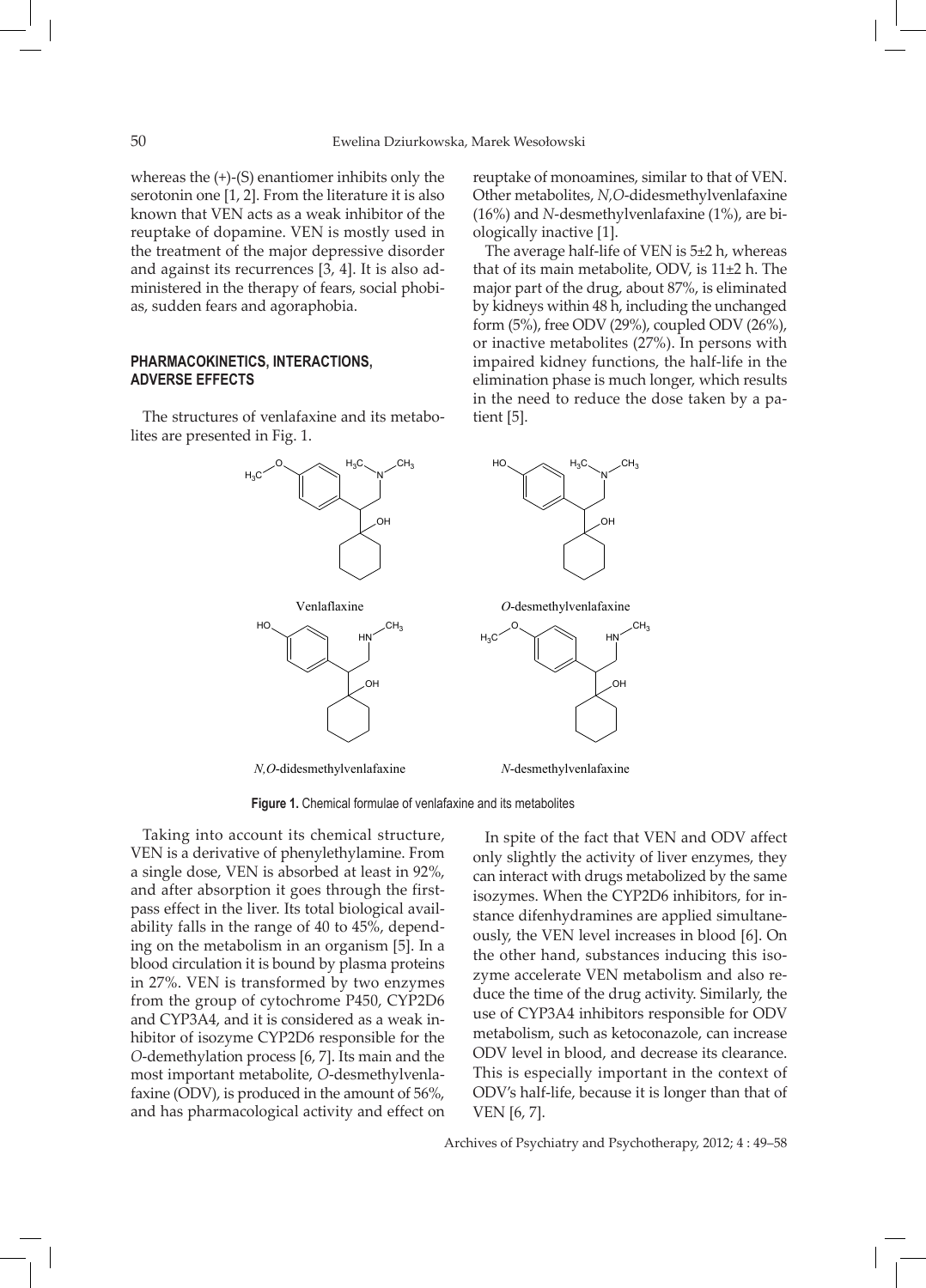In the medical practice, special attention is paid to the fact that a serotonin syndrome can occur when VEN is used in the treatment. This is a life-threatening potential state, especially when the drug is given together with other substances influencing the serotoninergic transmission, *e.g.* monoamine oxidase inhibitors (IMAO) [5]. For this reason these drugs cannot be administered together with VEN. The treatment with VEN should not begin sooner than 14 days after finishing the treatment with IMAOs. A 7-day break is also recommended after ending the treatment with VEN, before starting the administration of MAO inhibitors. The same refers to the treatment with lithium salts.

VEN can enhance the risk of blooding through disordering of thrombocytic activity. It is especially dangerous for patients taking anti-coagulants and inhibitors of thrombocytes. Hence, in these cases VEN must be administrated with particular care. VEN should not impair the functions of brain or inhibit motoric activity, this however depends on personal features of a patient. It can enhance the action of ethanol, and that is why it is not recommended to drink any alcohol during the treatment with VEN, similarly as of other substances which have an impact on the Central Nervous System [5]. Other side effects that can occur after venlafaxine treatment are compiled in Tab.1.

## **Methods for VEN determination in biological material**

The high rank of VEN in depression therapy results in the necessity to develop new analytical methods enabling to monitor its level as well as its metabolites in the organism. These methods should be characterised by such features, which enable quantitation of VEN and its active metabolite over the concentration range of both analytes used in the therapy. The literature data show that therapeutic concentration of VEN ought to be within the range of 0.07 to 0.3 mg/L, whereas that of ODV from 0.2 to 0.5 mg/L. Repeated administration of VEN raises its blood level from 0.07 to 0.27 mg/L, and that of ODV from 0.24 to 0.52 mg/L [8]. Results of pharmacokinetic investigations of VEN have shown that its concentration in blood of 1781 patients ranged between 0.13 and 2.50 mg/L [9]. It was also found that in the group of patients aged 65+ and in women, the VEN level in blood was higher, in spite of the treatment with commonly applied therapeutic doses. In this case it is evident that the level of VEN must be monitored, especially in the group of that category of patients.

The commonly analysed diagnostic material, in which the concentration of VEN and its metabolites was determined, was blood plasma and serum. There were also several attempts to

| System or organ                 | Side effect                                                                                                                                                                                                                                                                                                              |
|---------------------------------|--------------------------------------------------------------------------------------------------------------------------------------------------------------------------------------------------------------------------------------------------------------------------------------------------------------------------|
| Blood and lymphatic system      | extravasations c, bleeding from alimentary tract c and mucosa e, elongation<br>of the coagulation time <sup>e</sup>                                                                                                                                                                                                      |
| Metabolism and faulty nutrition | increased serum cholesterol b, weight loss b, abnormal liver function test <sup>e</sup> , hepatitis <sup>e</sup>                                                                                                                                                                                                         |
| Nervous system                  | dry mouth <sup>a</sup> , headache <sup>e</sup> , decreased libido <sup>b</sup> , vertigo <sup>b</sup> , nervousness <sup>b</sup> , agitation <sup>b</sup> , in-<br>creased anxiety <sup>b</sup> , insomnia b, tremor <sup>b</sup> , hallucinations <sup>b</sup> , myoclonic jerk <sup>c</sup> , convulsions <sup>d</sup> |
| Sense                           | cycloplegia b, mydriasis b, vision disturbance b, dysgeusia c, ear buzzing c                                                                                                                                                                                                                                             |
| Cardiovascular system           | hypertension b, angiectasia b, cardiopalmus b, orthostatic hypotension c, syncope c,<br>tachycardia <sup>c</sup>                                                                                                                                                                                                         |
| Respiratory system              | increased yawning b                                                                                                                                                                                                                                                                                                      |
| Digestive system                | nausea <sup>a</sup> , loss of appetite <sup>b</sup> , constipation b, vomiting <sup>b</sup> , diarrhoea <sup>c</sup>                                                                                                                                                                                                     |
| Derma and subcutaneous tissue   | diaphoresis <sup>a</sup> , rash <sup>c</sup> , hair loss <sup>c</sup>                                                                                                                                                                                                                                                    |
| Reproductive and urinary system | malemission b, impotence b, dysuria b, pollakiuria b, dysmenorrhoea c                                                                                                                                                                                                                                                    |
| Others                          | asthenia b, chills b, photophobia c, anaphylaxis e                                                                                                                                                                                                                                                                       |

**Table 1.** The side effects that can occur owing to venlafaxine treatment [5]

<sup>a</sup> = more common side effects (developed in ≥ 1/10 of treated patients), <sup>b</sup> = common side effects (over the range of ≥ 1/100 to < 1/10 of treated patients),  $\circ$  = less common side effects (over the range of ≥ 1/1 000 to < 1/100 of treated patients), d = rare side effects (over the range of ≥ 1/10 000 to < 1/1 000 of treated patients), <sup>e</sup> = very rare side effects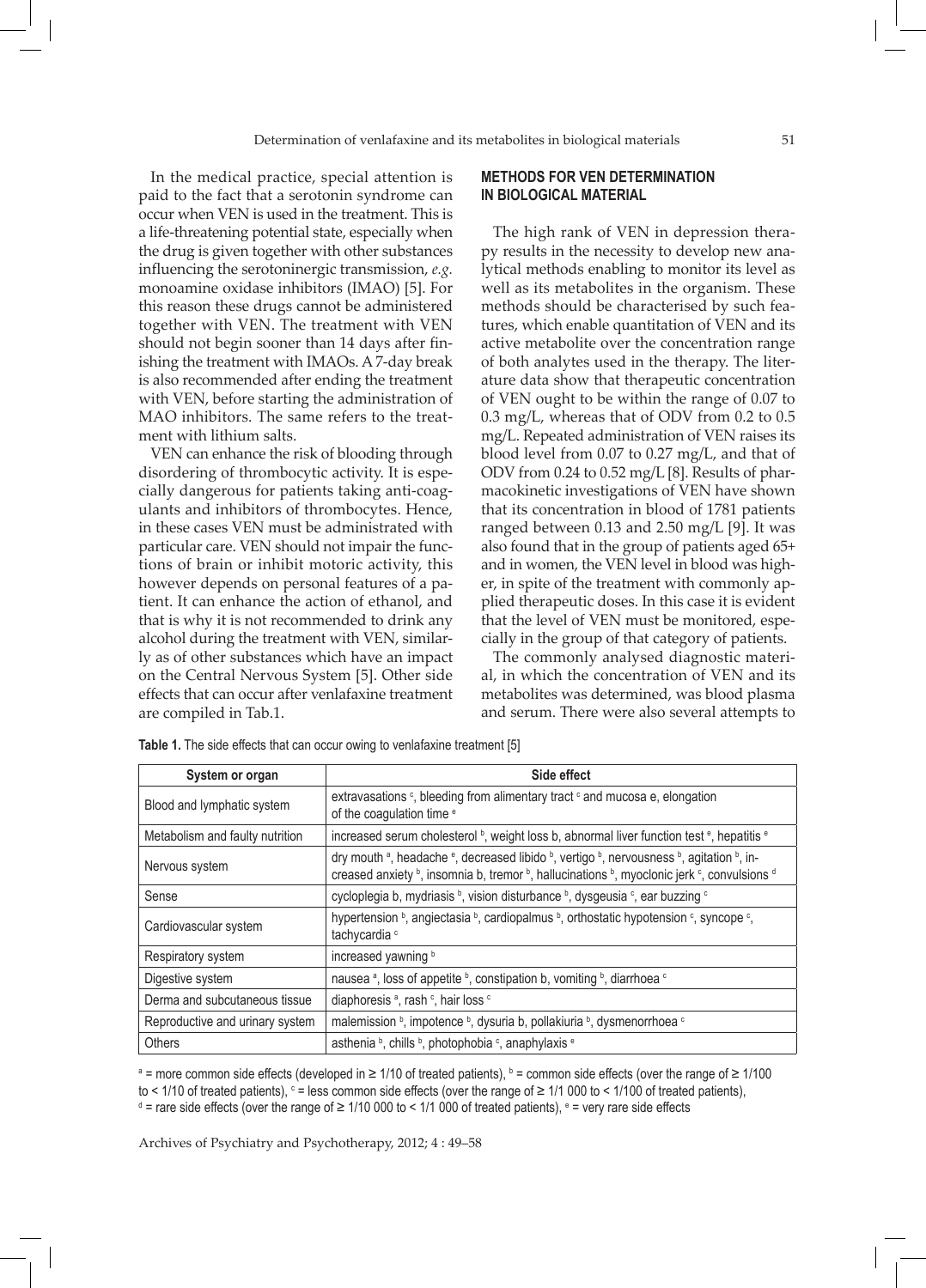use saliva and urine for that purpose. Moreover, VEN was determined in animal tissues, as well, for example in rat liver and brain. For this reason, it was decided to review the literature in order to compile analytical methods used for the determination of VEN and its metabolites in biological materials.

# **Chromatographic methods**

Chromatography is one of the most frequently used separation techniques which enables separation of the sample constituents between two phases. The first one is called the mobile phase, which can be a gas or a liquid and the other is the stationary phase. The separation is based on various interactions between the sample constituents and both phases. The analytes more soluble in the mobile phase are eluted first. For the quantification of VEN and its active metabolites, different chromatographic methods were used, e.g. HPLC (*High-Performance Liquid Chromatography*), LC (*Liquid Chromatography)* and GC (*Gas Chromatography*).

### **High Performance Liquid Chromatography**

HPLC is the most popular LC technique which is characterised by using a high pressure to the chromatographic separation and the samples must always be dissolved in the mobile phase or in the fluid similar to the mobile phase. On the other hand, the stationary phase is always placed in a column and can be composed of irregularly or spherically shaped particles. HPLC separation is performed under various conditions. The most frequently used parameters for quantification of venlafaxine and its metabolites by HPLC and other separation techniques are compiled in Tab. 2 – *next page*.

HPLC with UV detection was applied by Fonseca et al*.* [2] for the analysis of VEN and its metabolites in the rat liver. The assay involves the chiral HPLC separation under normal-phase mode of elution and detection at 230 nm. The column with a chiral cartridge and a mixture of hexane with 2-propanol  $(95:5, v/v)$  plus 0.025% diethylamine as a mobile phase were used for the resolution of enantiomers after their isolation

from the liver with the aid of liquid-phase microextraction (LPME). In this extraction, three different solvents are applied. In the first stage, the analyte is extracted from aqueous phase (the donor one, it is the diagnostic material) into organic one, and in the second stage, the extraction is carried out again into another aqueous phase (the acceptor one). The limit of quantitation (LOQ) for both analytes is equal to 200 ng/mL.

The above technique and the detector were also used by Matoga et al*.* [10], who analysed VEN and ODV in human blood. The chromatographic separation was performed on a C8 column at room temperature using acetonitrile with a phosphate buffer  $(30:70, v/v)$  as a mobile phase. Analytes were detected at 229 nm. For liquid-liquid extraction (LLE) of VEN and ODV from human blood, a mixture of isoamyl alcohol with hexane  $(1:99, v/v)$ , and opipramole as the internal standard, were used. The LOQ was 100 ng/mL for ODV and 50 ng/mL for VEN.

Tournel et al. [11] have analysed not only VEN, but also other antidepressants, such as fluoxetine, citalopram, sertraline, paroxetine, milnacipran and fluvoxamine in human blood serum. For the analysis, HPLC with UV detection and clomipramine as an internal standard were used. The compounds were analysed using the C18 column as a stationary phase and a mixture of acetonitrile with a phosphate buffer (50 : 50, v/v). The analytes were detected at 200.4 nm. Prior to the analysis, the compounds were extracted from serum by LLE with a mixture of chloroform, 2-propanol and *n*-heptane (960 : 14 : 26, v/v/v). Under these conditions the LOQ for VEN is equal to 25 ng/mL.

Another kind of detection with a fluorimetric detector, was applied for the HPLC analysis by Vu et al*.* [1], who quantified VEN and its main metabolite in human blood plasma. A mixture of isoamyl alcohol and hexane (7.5 : 92.5, v/v) was used for extraction, whereas maprotilline was applied as the internal standard. Isocratic separation was carried out by utilizing a reverse-phase butyl-bonded column as a stationary phase and a mixture of acetonitrile and phosphate buffer  $(50:50, v/v)$  as a mobile phase. Detection of the analytes was at 276 nm (excitation) and 598 nm (emission). The limit of detection (LOD) for VEN and ODV was equal to 1 ng/ mL and 5 ng/mL, respectively.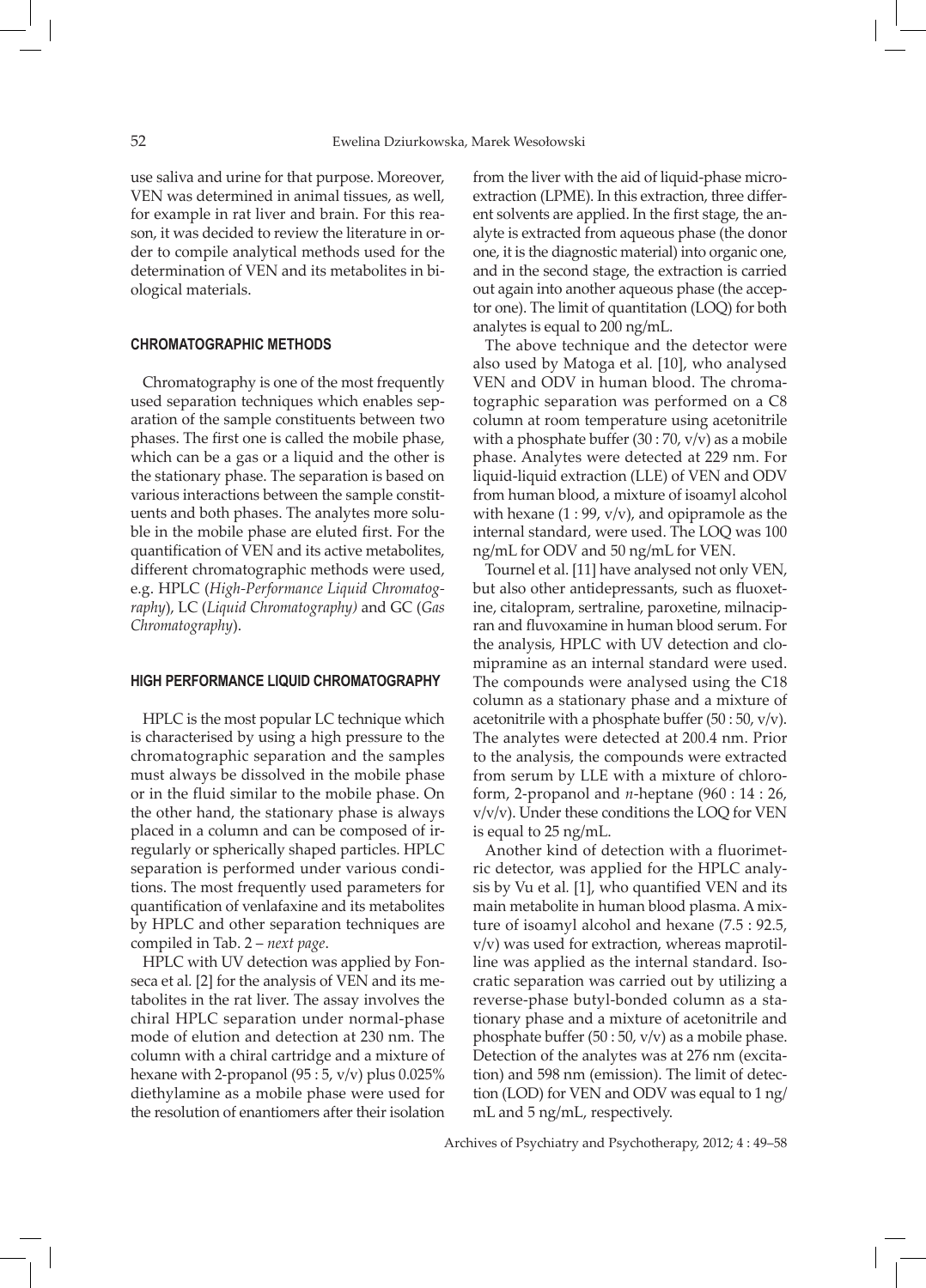**Table 2**. The conditions for the quantification of venlafaxine and its metabolites by different separation techniques

| Detection                                           | Biological<br>material            | Stationary<br>phase | Mobile phase                                                                                  | Internal standard | procedure<br>Extraction | Quantitation<br>(ng/mL)<br>range                  |  |
|-----------------------------------------------------|-----------------------------------|---------------------|-----------------------------------------------------------------------------------------------|-------------------|-------------------------|---------------------------------------------------|--|
| <b>HPLC</b>                                         |                                   |                     |                                                                                               |                   |                         |                                                   |  |
| UV, 230 nm                                          | rat liver                         | Chiralpak AD        | hexane and 2-propanol (95 : 5, v/v)<br>plus 0.025%<br>diethylamine                            | T                 | LPME                    | $200 - 5000$                                      |  |
| UV, 229 nm                                          | plasma                            | ဗိ                  | acetonitrile - phosphate buffer pH 5.5<br>(30:70, v/v)                                        | opipramol         | 当                       | $200 - 4000$                                      |  |
| UV, 200.4 nm                                        | plasma                            | C18                 | acetonitrile - phosphate buffer pH 3.8<br>(50:50, v/v)                                        | clomipramine      | 当                       | $25 - 500$                                        |  |
| spectrofluorimetric<br>exc 276 nm<br>em 598 nm      | plasma                            | ै                   | acetonitrile - sodium phosphate pH<br>(50:50, v/v)<br>$\frac{8}{6}$                           | maprotiline       | $\exists$               | $1 - 1000$                                        |  |
| spectrofluorimetric<br>exc 238 nm<br>em 300 nm      | plasma                            | ငိ                  | acetonitrile - phosphate buffer pH 6.8<br>with 0.25% triethylamine<br>(25:75, wv)             | citalopram        | <b>SPE</b>              | $1 - 1000$                                        |  |
| spectrofluorimetric<br>exc 228, 240 nm<br>em 308 nm | plasma, rat brain<br>human urine, | $\frac{8}{2}$       | acetonitrile - 0.4% TMACI pH 4.0<br>(60:40, v/v)                                              | T                 | <b>PDMS</b>             | $2 - 50000$ ng/g b<br>$0.2 - 2000a$<br>$-200000c$ |  |
| spectrofluorimetric<br>exc 276 nm<br>em 598 nm      | plasma                            | C18                 | - triethylamine (33.5 : 66.6 : 0.4, v/v/v)<br>acetonitrile - phosphate buffer                 | maprotyline       | <b>GPE</b>              | $10 - 800$                                        |  |
| coulometric                                         | plasma                            | $\frac{8}{2}$       | methanol - phosphate buffer pH 4.8<br>(70:30, v/v)                                            | paroxetine        | CBA                     | $0 - 200$                                         |  |
| mass spectrometry                                   | blood                             | C18                 | acetonitrile - water with 0.6% for-<br>and 30 mM ammonium acetate<br>(65:35, v/v)<br>mic acid | fluvoxamine       | <b>SPE</b>              | $5 - 1000$                                        |  |

# Determination of venlafaxine and its metabolites in biological materials 53

table continued on next page *table continued on next page*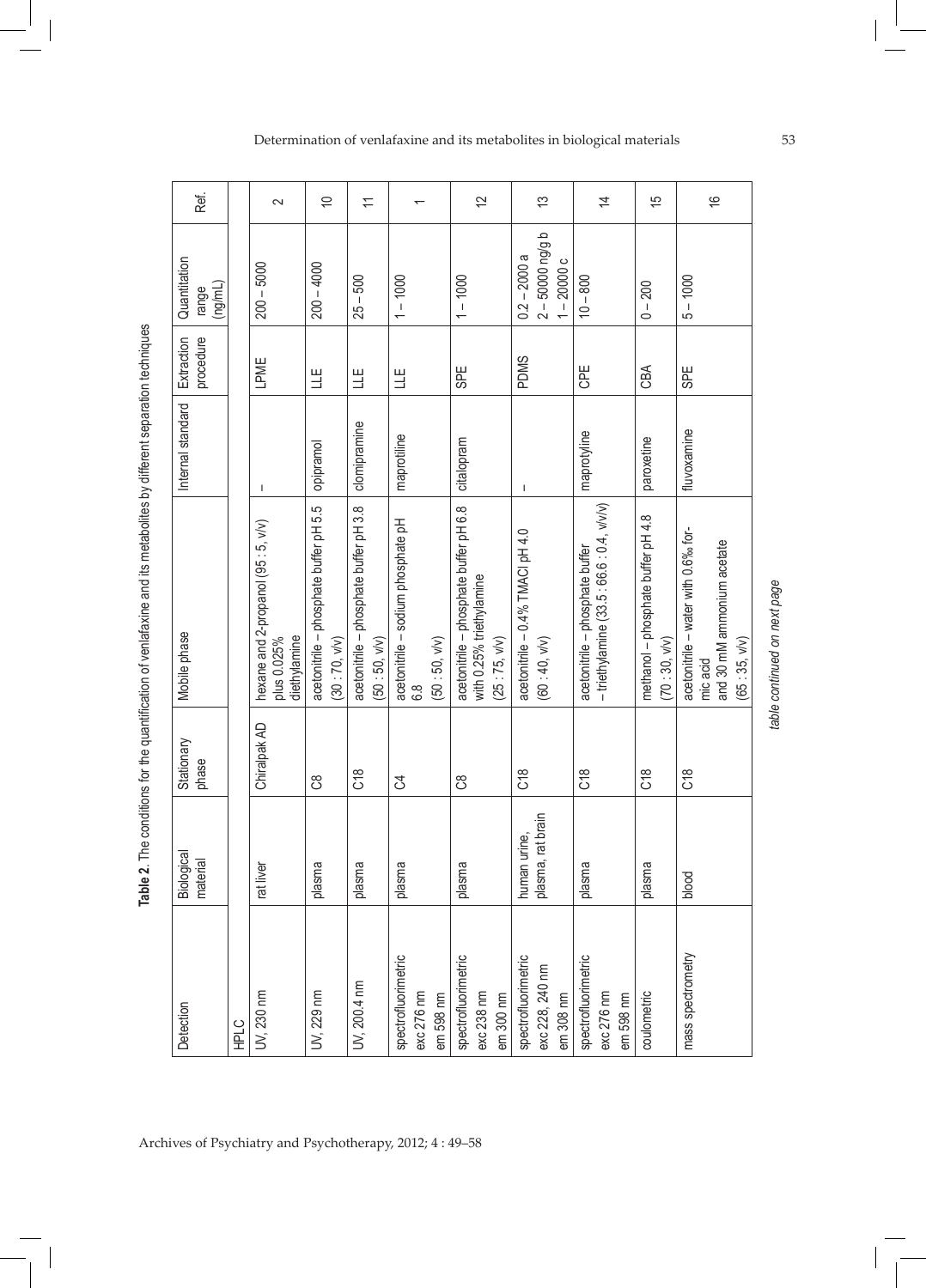| <b>UHPLC</b>                                                    |                                         |                    |                                                                 |            |            |                                    |                                 |
|-----------------------------------------------------------------|-----------------------------------------|--------------------|-----------------------------------------------------------------|------------|------------|------------------------------------|---------------------------------|
| mass spectrometry                                               | plasma                                  | C18                | methanol - 10 mM ammonium ace-<br>tate                          | verapamil  | H          | $0.2 - 200$                        | $\overline{\overline{1}}$       |
|                                                                 |                                         |                    | (85:15, V/V)                                                    |            |            |                                    |                                 |
| $\overline{C}$                                                  |                                         |                    |                                                                 |            |            |                                    |                                 |
| mass spectrometry                                               | blood, bile, urine<br>liver, peripheral | C18                | methanol - 0.05 M ammonia - tet-<br>rahydrofuran pH 10.0        | trazodon   | Ц          | $50 - 5000$                        | $\infty$                        |
|                                                                 | and vitreous body                       |                    | (67.0:32.5:0.5, v/v/v)                                          |            |            |                                    |                                 |
| mass spectrometry                                               | plasma                                  | Chirobiotic-V      | tetrahydrofuran - 10 mM ammonium<br>acetate pH 6 (10 : 90, v/v) | mexiletine | <b>SPE</b> | $1 - 1000$ nM                      | $\overset{\infty}{\rightarrow}$ |
| mass spectrometry                                               | femoral blood in                        | Chirobiotic-V      | tetrahydrofuran - 10 mM ammonium                                | mexiletine | <b>SPE</b> | $10 - 40000$ nM                    |                                 |
|                                                                 | corpses                                 |                    | acetate pH 6                                                    |            |            |                                    | <u>င်</u>                       |
|                                                                 |                                         |                    | (10:90, v/v)                                                    |            |            |                                    |                                 |
| 9C                                                              |                                         |                    |                                                                 |            |            |                                    |                                 |
| mass spectrometry                                               | blood, brain and<br>hair                | I                  | I                                                               | I          | 망.         | $50 - 1000$ ng/g e<br>$10 - 500 d$ | 20                              |
| Capillary electrophoresis                                       |                                         |                    |                                                                 |            |            |                                    |                                 |
| DAD, 195 nm                                                     | serum                                   | untreated          | TRIS - phosphate buffer pH 2.5 with                             | tramadol   | H          | $25 - 500$                         |                                 |
|                                                                 |                                         | fused silica       | y-cyclodextrin                                                  |            |            |                                    | 21                              |
|                                                                 |                                         | capillary          |                                                                 |            |            |                                    |                                 |
| plasma, $\beta$ = rat brain, $\gamma$ = urine, $\beta$ = blood, |                                         | $e = \text{brain}$ |                                                                 |            |            |                                    |                                 |

This detection was also applied by Mandrioli et al. [12], who analysed VEN and its main metabolite, ODV, in the blood plasma of patients receiving fixed doses of the drug, 75 or 150 mg per day. They used solid-phase extraction (SPE) with the C1 columns and the mobile phase for HPLC determination was composed of acetonitrile and a phosphate buffer (25 : 75, v/v) plus triethylamine. A spectrofluorimetric detector with the excitation at 238 nm and monitoring the emission at 300 nm was used. Citalopram was applied as the internal standard. LOD and LOQ for both analytes were 0.3 ng/mL and 1.0 ng/mL, respectively.

A HPLC equipped with the spectrofluorimetric detector was used by Unceta et al. [13] for the analysis of VEN, fluoxetine and citalopram in urine and human plasma, and in the rat brain. Separation was performed on a C18 column with the aid of a mixture of acetonitrile and tetramethylammonium chloride (TMA-Cl)  $(60:40, v/v)$ . Detection of the analytes was performed at two excitation wavelengths, 228 nm and 240 nm. The measurement of emission was at 308 nm. A stirbar sorptive extraction (SBSE) was used for extraction of the analytes, and it was carried out in several steps. The first was based on the extraction of the analytes into the solid phase, which was a mobile sorbent coated with polydimethylsiloxane (PDMS) and then, thermal desorption of the analytes from the sorbent into the aqueous phase was performed. LOQs for ODV are equal to 0.5 ng/mL, 5.0 ng/g and 2.5 ng/ mL for plasma, brain tissue and urine, respectively. In the case of VEN, LOQs are 0.2 ng/mL for

Archives of Psychiatry and Psychotherapy, 2012; 4 : 49–58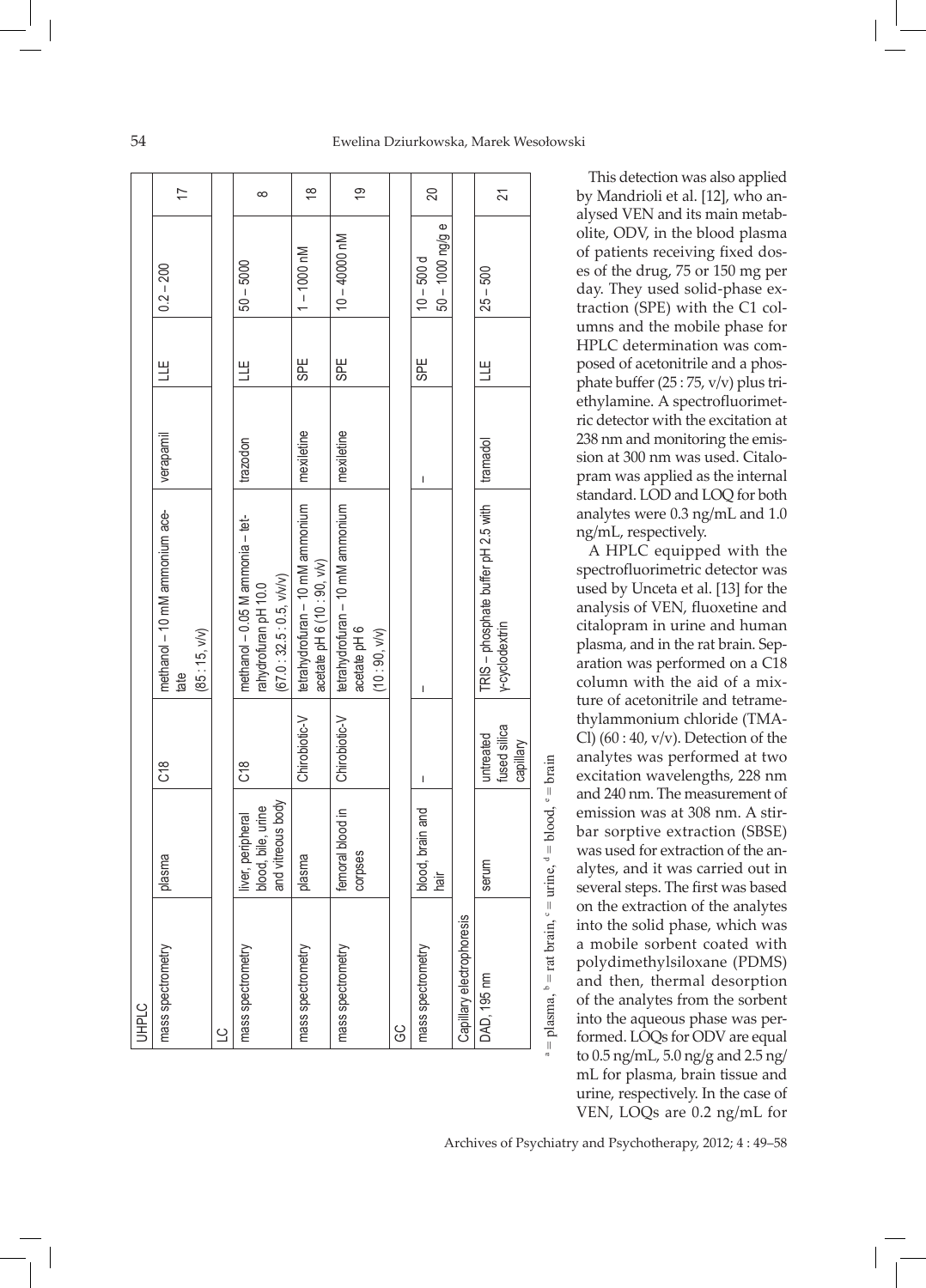plasma, 2.0 ng/g for brain tissue and 1.0 ng/mL for urine.

Qin et al. [14] analysed VEN in human plasma by HPLC with spectrofluorimetric detection. For identification of the analyte, a reversed-phase C18 column and a mixture of acetonitrile with a phosphate buffer and triethylamine (33.5 : 66.6 :  $0.4$ ,  $v/v/v$ ) as a mobile phase, were used. The detection was made at 276 nm  $(\lambda_{\text{av}})$  and 598 nm  $(\lambda_{\text{em}})$ and maprotiline was used as the internal standard. The LOD for VEN was 2 ng/mL and LOQ was 10 ng/mL. It is interesting to note that the cloud point extraction (CPE) was applied for the extraction of VEN. In this technique, a surfactant is added to the sample, then it is heated up to a temperature at which separation of the surfactant's phase from the aqueous phase takes place. Next, the analyte is extracted from the aqueous phase into the surfactant's phase. A non-ionic surfactant, Triton X-114, (polyethylene glycol tert-octylphenyl ether) was used for CPE.

The next kind of detection, using a coulometric detector, was applied by Clement et al. [15], who analysed VEN and ODV in human blood plasma using SPE with columns containing a silicone material with carboxymethyl cellulose. Chromatography was performed using isocratic reverse-phase with the C18 column as a stationary phase and methanol with a phosphate buffer  $(30:70, v/v)$  as a mobile phase. The selected operating potentials for the detector and guard cell were 0.65 V, 0.95 V and 0.98 V as indicated by voltammetry. The LOD for VEN and ODV were 2 ng/mL.

A very important detector used in chromatography is a mass spectrometer. It is one of the most accurate and expensive detectors that measures the mass-to-charge ratio of charged particles. It is used for determining masses of particles, but also elemental composition of a sample and chemical structures of molecules. Mass spectrometer works by ionizing chemical compounds to generate charged molecules or molecular fragments and measuring their massto-charge ratio.

This detector was also used by Juan et al*.* [16], who analysed not only VEN in human blood plasma, but also fluoxetine, citalopram and paroxetine. In order to purify the samples prior to analysis, extraction with the use of hydrophiliclipophilic columns (HLB1cc) was applied. The

Archives of Psychiatry and Psychotherapy, 2012; 4 : 49–58

HPLC separation was performed on the C18 column, using a mixture acetonitrile and water (35 : 65, v/v) plus formic acid and ammonium acetate as a mobile phase. The analytes were ionized in the electrospray ionization ion source of the mass spectrometer and detected in an ion recording mode. Under these conditions LOD for VEN was established as 0.1 ng/mL.

# **Ultra High Performance Liquid Chromatography**

UPLC or UHPLC (*Ultra High Performance Liquid Chromatography*) is a modern type of the HPLC system that has been improved to work at a much higher pressure than HPLC. The particles size of the column packings are also smaller than in HPLC columns. This improvement enables a better resolution of the sample in a shorter time.

UPLC coupled with tandem mass spectrometry was applied by Qin et al. [17] for the quantification of VEN and ODV in human blood plasma. Prior to chromatographic separation, the sample was pretreated by a one-step liquid-liquid extraction with diethyl ether. The separation was carried out on the C18 column with a mixture of methanol and ammonium acetate (85 : 15, v/v). The detection was performed on a triple-quadrupole tandem mass spectrometer by multiple reaction monitoring mode *via* electrospray ionization source. As the internal standard, verapamil was applied and the lower limit of quantification (LLOQ) for VEN and ODV was 0.2 ng/mL.

### **Liquid Chromatography – Mass Spectrometry**

LC (*Liquid Chromatography*) was applied by Goeringer et al. [8] for the analysis of VEN and ODV in the liver, peripheral blood, bile, urine and vitreous body, the materials originating in the majority of cases from suicides. For homogenization of the liver, ultrasound was used, and after incubation of the samples in a 10 M NaOH solution and isolation of the analytes with butyl chloride, they were analysed by the LC-MS technique. Chromatographic separation was achieved using the C18 column and a mix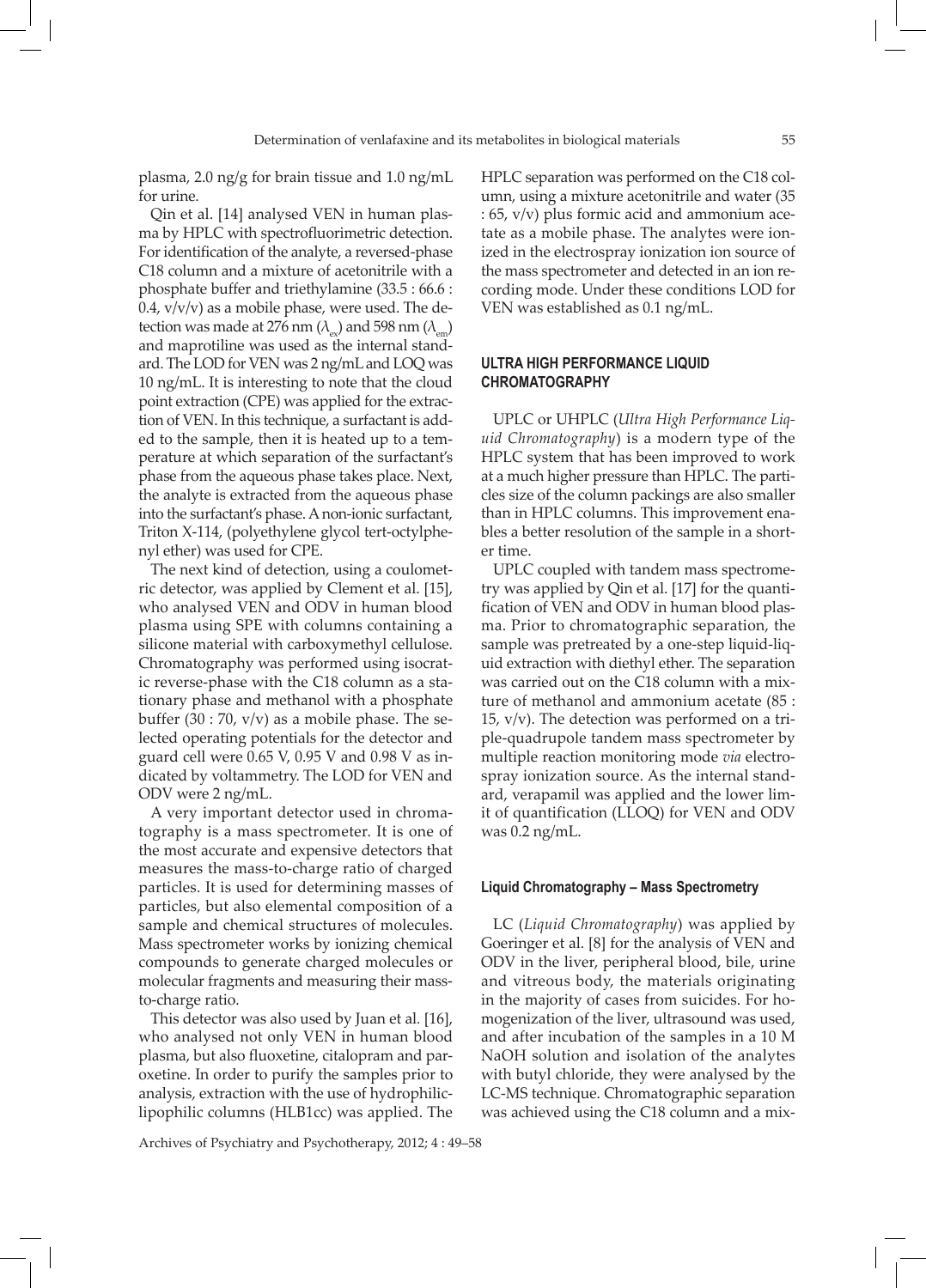ture of methanol, ammonia and tetrahydrofuran  $(67.0:32.5:0.5, v/v/v)$ . Mass spectral detection of the ions was achieved using atmospheric pressure electrospray ionization in a positive mode. LOQ for VEN and ODV was 50 ng/mL. During the study it was demonstrated that in the *postmortem* material, the VEN to ODV ratio in each of the analysed tissues was around 10:1.

Kingbäck et al*.* [18] quantified VEN, its metabolites and enantiomers in human plasma and in whole blood samples. They employed LC coupled with electrospray tandem mass spectrometric detector, and SPE was carried out on C8 columns. Chromatographic separation was performed on a chiral column with the aid of tetrahydrofuran and ammonium acetate (10 : 90, v/v) as a mobile phase. The detection was carried out by mass spectrometry with positive electrospray ionization. LLOQ for the enantiomers of VEN and ODV was 0.5 nM. The experiments have shown that HPLC with tandem mass spectrometry could be applied for the quantification of particular enantiomers, both in human plasma and in whole blood, contrary to the HPLC with UV detection which was less selective. Moreover, SPE assures a high recovery (above 75%), which allows to use smaller sample volumes (0.2 mL). This is especially important when the method is used for the analysis of whole blood, because its matrix can lead to quick blocking of the columns.

Kingbäck et al. [19] isolated VEN, ODV and their enantiomers from postmortem femoral blood of corpses by using C8 columns. These columns were washed first with water, then with a mixture of methanol and water, and finally with acetonitrile. The elution of analytes was performed with a mixture of acetonitrile and trifluoroacetic acid. For the chromatographic analysis, a chiral column and a tandem instrument equipped with an electrospray interface operating in the positive ion mode were used. The LLOQ was equal to 0.14 ng/g for enantiomers of VEN and 0.13 ng/g for enantiomers of ODV. The analysis by LC/MS/MS method has shown that the average VEN level in blood ranged from 0.1 to 1.0  $\mu$ g/g. As a result of the investigation of VEN metabolism, it was found that the rate of this process was highly correlated with the CYP2D6 isozyme genotype of a patient.

#### **Other separation methods**

According to the literature, VEN and its metabolite are also determined by other separation methods, i.e. by gas chromatography (GC) and capillary electrophoresis (CE). First of them belongs to the chromatographic techniques in which gas is used as a mobile phase. In the other, the separation of compounds depends on a differential migration of analytes in an electric field. The analytes are separated based on their size-to-charge ratios.

From the toxicological point of view, it is crucial to determine the level of VEN and ODV in a postmortem material. Willie et al. [20] analysed 12 antidepressants in blood, brain and hair of suicides. Prior to isolation of the analytes, the brain samples were properly purified and hair samples were washed in order to remove external contaminations. Quantification of the analytes by the GC/MS technique has shown that it was possible to determine the level of VEN and ODV in the brain and hair even when it was impossible to do in blood samples. Moreover, it was noticed that the compounds were uniformly distributed in the brain, and therefore there was no need to isolate the analytes from a particular part of the brain. The analysis of hair provides information of VEN therapy over several previous years.

Capillary electrophoresis with a diode array detector (DAD) was also used for the quantitation of VEN, its main metabolite and enantiomers in human blood plasma by Rudaz et al. [21]. In the investigation, charged cyclodextrins were used which were added to the mobile phase (phosphate buffer). The separation of the compounds was carried out in an untreated fused silica capillary. The applied voltage was set at 20 kV and the capillary temperature was 25°C. The isolation of analytes was carried out by liquid-liquid extraction using a hexane – ethyl acetate mixture (80 : 20 v/v). The internal standard was tramadol hydrochloride. The LOQ for each enantiomer LOQ was equal to 25 ng/mL.

### **CONCLUSION**

In conclusion it can be stated that the quantification of VEN and its metabolites enables moni-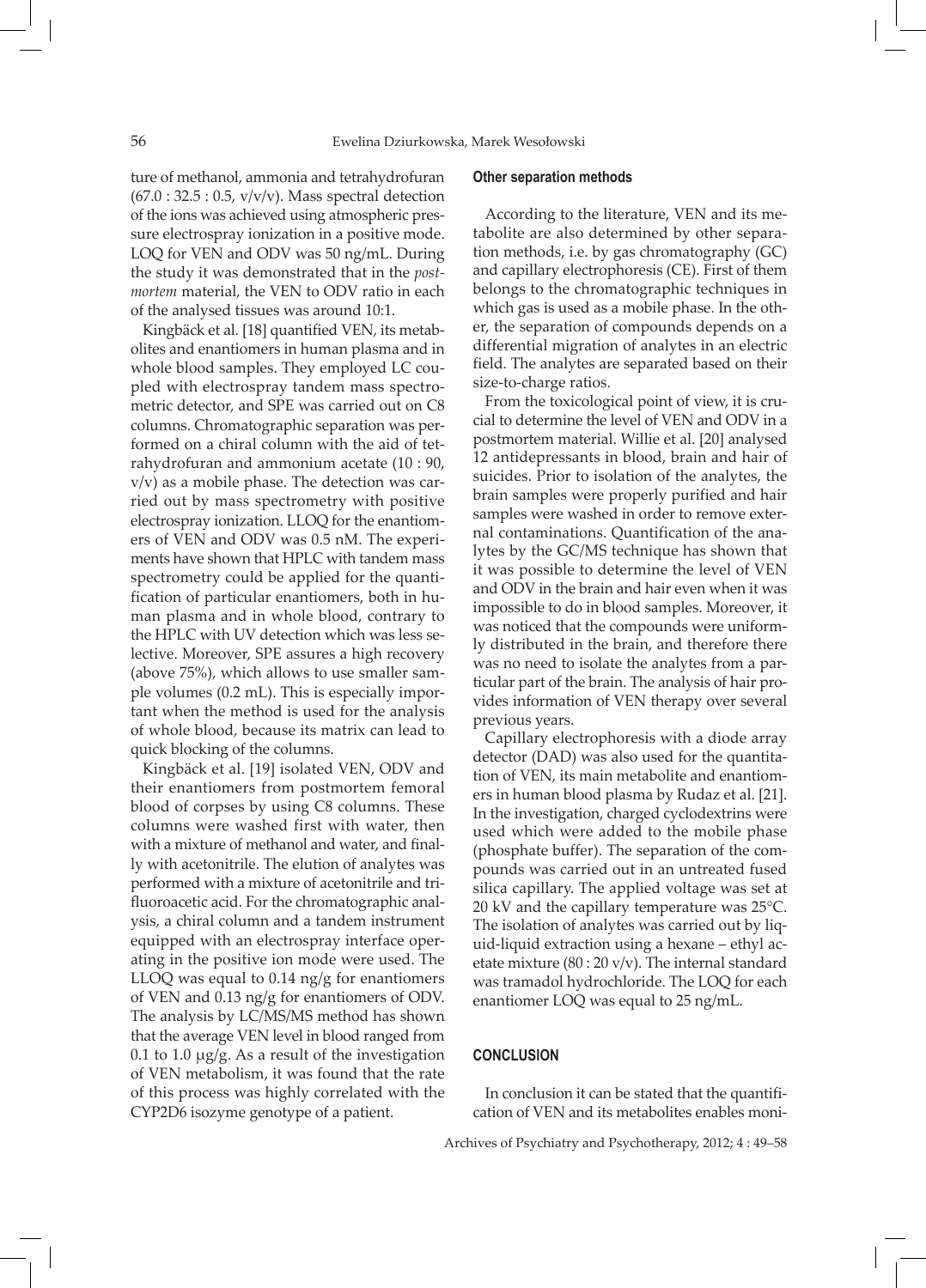toring of these active pharmaceutical ingredients in blood, and therefore optimizing their doses. The literature review on methods used for the determination of VEN and its metabolites in diagnostic materials shows that HPLC with UV, spectrofluorimetric, DAD or MS detectors is the most popular separation method. Two of them, UV and spectrofluorimetric detectors, are used most frequently. UV detectors are the most popular ones and they can be used in routine diagnostic tests.

The presented methods are enough sensitive for the detection and quantitation of VEN in all the studied biological matrices. They can be used for the quantitation of VEN and ODV in the diagnostic materials at the level that occurs during treatment. In all the cases, the limits of quantitation were lower than 70 ng/mL for VEN and 200 ng/mL for ODV. Moreover, for the analytical separation, a mixture of acetonitrile with phosphate buffer as a mobile phase and the C18 column as a stationary phase are usually applied.

### **REFERENCES:**

- 1. Vu RL, Helmeste D, Albers L, Reist Ch. Rapid determination of venlafaxine and O-desmethylvenlafaxine in human plasma by high-performance liquid chromatography with fluorimetric detection. J Chromatogr B. 1997; 703: 195–201.
- 2. Fonseca P, Bonato PS. Chiral HPLC analysis of venlafaxine metabolites in rat liver microsomal preparations after LPME extraction and application to an in vitro biotransformation study. Anal Bioanal Chem. 2010; 396: 817–824.
- 3. Stahl S. Podstawy psychofarmakologii, Gdańsk: Viamedica; 2010.
- 4. Brunton LL, Lazo JS, Parker KL. Farmakologia Goodmana & Gilmana, Vol. I, Lublin: Czelej; 2007.
- 5. Centrum Informacji o leku [homepage on the Internet]. Wrocław: serwis C.I.L.; Nov 2006 [cited Sept 2012]. Charakterystyka szczegółowa; [about 2 screens]. Available from: http://leki-informacje.pl/lek/charakterystyka-szczegolowa/2216,efectiner-37-5.html
- 6. Spina E, Santoro V, D'Arrigo C. Clinically relevant pharmacokinetic drug interactions with second-generation antidepressants: an update. Clin Ther. 2008; 30: 1206–1227.
- 7. Rotzinger S, Bourin M, Akimoto Y, Coutts RT, Baker GB. Metabolism of some "second"-"fourth"-generation antidepressants: iprindole, viloxazine, bupropion, mianserin, maprotiline, trazodone, nefazodone and venlafaxine. Cell Mol Neurobiol. 1999; 19: 427–442.

- 8. Goeringer KE, McIntyre IM, Drummer OH. Postmortem tissue concentrations of venlafaxine. Forensic Sci Int. 2001; 121: 70–75.
- 9. Reis M, Aamo T, Spigset O, Ahlner J. Serum concentrations of antidepressant drugs in a naturalistic setting: Complication based on a large therapeutic drug monitoring database. Ther Drug Monit. 2009; 31: 42–56.
- 10. Matoga M, Pehourcq F, Titier K, Dumora F, Jarry C. Rapid high-performance liquid chromatographic measurement of venlafaxine and O-desmethylvenlafaxine in human plasma. Application to management of acute intoxications. J Chromatogr B. 2001; 760: 213–218.
- 11. Tournel G, Houndret N, Hédouin V, Deveaux M, Gosset D, Lhermitte M. High-performance liquid chromatographic method to screen and quantitate seven selective serotonin reuptake inhibitors in human serum. J Chromatogr B. 2001; 761: 147–158.
- 12. Mandrioli R, Mercolini L, Cesta R, Fanali S, Amore M, Raggi MA. Analysis of the second generation antidepressant venlafaxine and its main active metabolite O-desmethylvenlafaxine in human plasma by HPLC with spectrofluorometric detection. J Chromatogr B. 2007; 856: 88–94.
- 13. Unceta N, Ugarte A, Sánchez A, Gómez-Caballero A, Goicolea M, Barrio R. Development of a stir bar sorptive extraction based HPLC-FLD method for the quantification of serotonin reuptake inhibitors in plasma, urine and brain tissue samples. J Pharm Biomed Anal. 2010; 51: 178–185.
- 14. Qin X, Meng J, Li X, Zhou J, Sun X, Wen A. Determination of venlafaxine in human plasma by high-performance liquid chromatography using cloud-point extraction and spectrofluorometric detection. J Chromatogr B. 2008; 872: 38–42.
- 15. Clement EM, Odontialis J, Franklin M. Simultaneous measurement of venlafaxine and its major metabolite, oxydesmethylvenlafaxine, in human plasma by high-performance liquid chromatography with coulometric detection and utilisation of solid-phase extraction. J Chromatogr B. 1998; 705: 303–308.
- 16. Juan He, Zhou Z, Li H. Simultaneous determination of fluoxetine, citalopram, paroxetine, venlafaxine in plasma by high performance liquid chromatography-electrospray ionization mass spectrometry (HPLC-MS/ESI). J Chromatogr B. 2005; 820: 33–39.
- 17. Qin F, Li N, Zhang Y, Li F. Simultaneous quantification of venlafaxine and O-desmethylvenlafaxine in human plasma by ultra performance liquid chromatography-tandem mass spectrometry and its application in a pharmacokinetic study. J Chromatogr B. 2010; 878: 689–694.
- 18. Kingbäck M, Josefsson M, Karlsson L, Ahler J, Bengtsson F. Stereoselective determination of venlafaxine and its three demethylated metabolites in human plasma and whole blood by liquid chromatography with electrospray tandem mass spectrometric detection and solid phase extraction. J Pharm Biomed Anal. 2010; 53: 583–590.